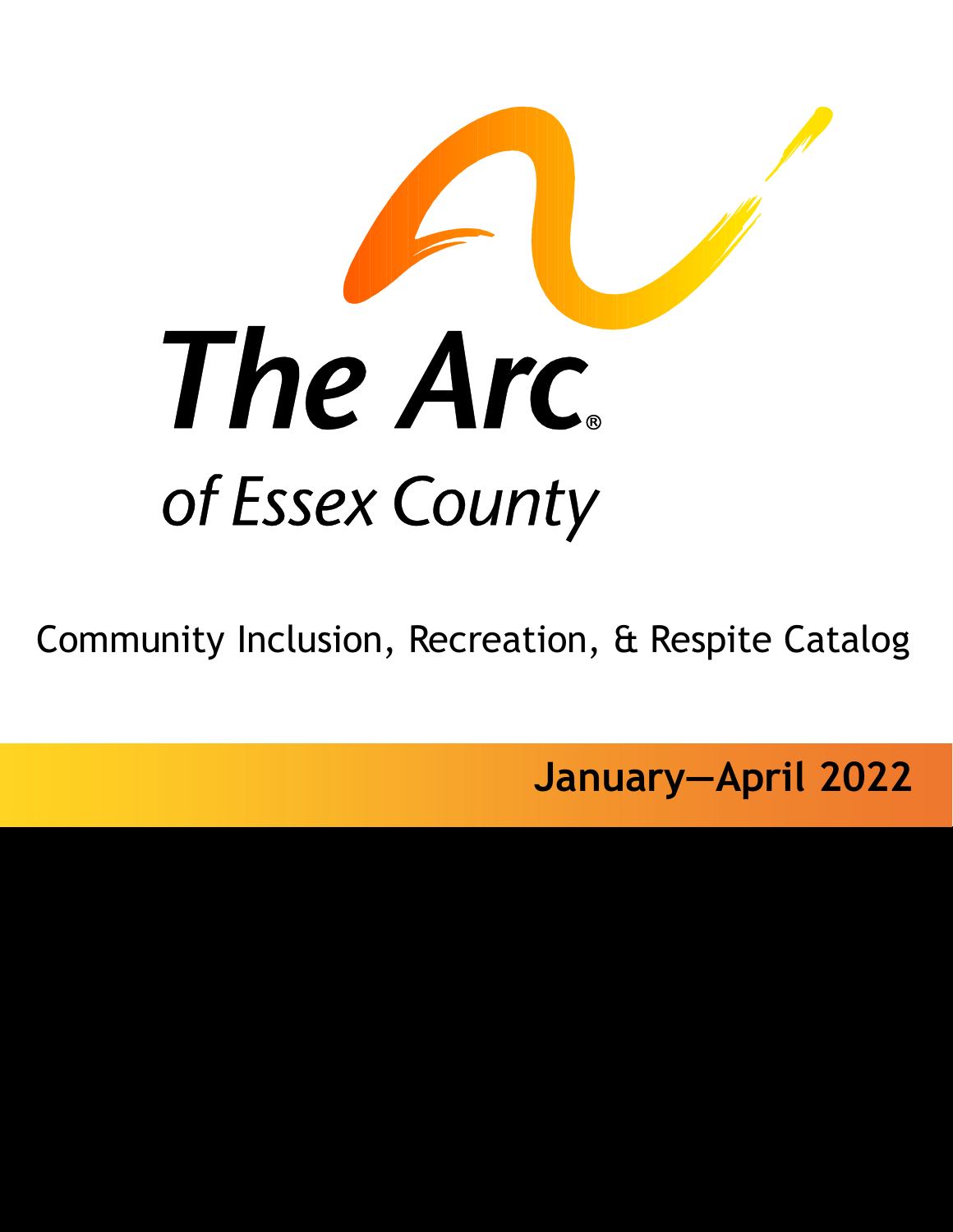# Welcome!

The Arc of Essex County's Community Inclusion, Recreation, and Respite Services offer a variety of activities for people with intellectual and developmental disabilities ages 18 through adulthood. The Arc's programs and services are designed to help participants learn and enhance skills through socialization and fun.

Programs fall under two categories: Community Inclusion or Group Respite. Community Inclusion is comprised of enrichment and recreation activities that enhance participation in the community. Group Respite opportunities teach valuable skills while also giving caregivers a short-term break to help relieve stress, restore energy, and manage family life. The Arc has a service for each individual's interests.

Respite and Community Inclusion services are offered through the Supports Program; additionally, families can elect a self-pay option. If you have any questions regarding these services or how to enroll, please contact us (see next page).



### **CONTACT US:**

**Dacia King-Sarkodie**  Senior Manager, Community Supports Services (973) 535-1181 ext. 1272 dking@arcessex.org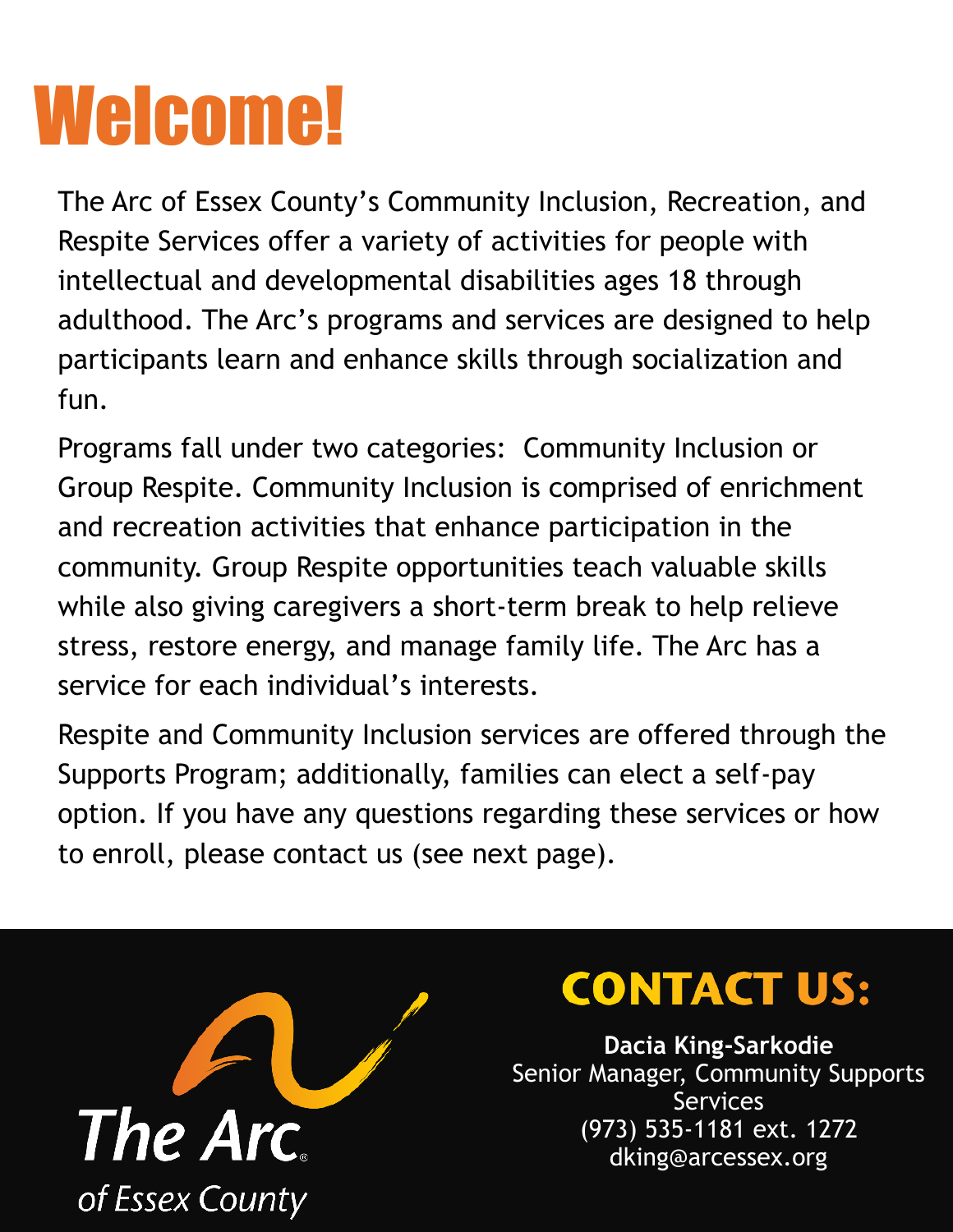### To Register:

### **General Instructions:**

- 1. If you are new to The Arc of Essex County, you must contact us to set up an intake before registering. Individuals currently participating with The Arc can proceed with registration.
- 2. Using the enclosed registration form, fill out your contact information, circle the activities and dates that you want to enroll in, circle the way in which you are registering: Self Pay, Supports Program, or RLC/Self Directed, and mail back to The Arc of Essex County.
- 3. All events are offered on a first-come, first-served basis. Events may fill up quickly.

### **Self-Pay Instructions:**

1. Enclose a check or money order for all activities that were chosen on the registration form.

### **Supports Program Instructions:**

1. All activities must be approved through the NJISP. All units for each activity are indicated for the support coordinator to create the NJISP. Support coordinators are encouraged to contact The Arc with any questions. A draft of the NJISP must be sent to The Arc for approval. Registration for an activity is not considered final until an approved NJISP has been received.

### **Support Coordinators Notes:**

1. Frontload units in case of weather cancellation or consumer cancellation allows units to roll over.

### Please Register Early:

Every attempt will be made to maintain the activity schedule as printed. However, activities may be canceled if a minimal amount of enrollment is not received. We may also need to limit the number of individuals enrolled in each activity in order to implement COVID-19 restrictions and regulations to ensure appropriate social distancing and safety.

In order to maintain COVID-19 pandemic health and safety protocols, a virtual training will be held regarding requirements, documentations and expectations.

### Cancellation Policy:

**For All Programs:** If you cannot attend a program for any reason, it is your responsibility to call The Arc of Essex County at least 24 hours before the start of a program to cancel. If the program is on the weekend, a phone call must be received by 3 p.m. the preceding Friday. When appropriate, credits will be issued in the form of payment (i.e. supports program = units, self pay = cash). No credit will be issued for events that require an advance ticket purchase and supports/CCP participants will be charged an out-of-pocket fee for ticket price.

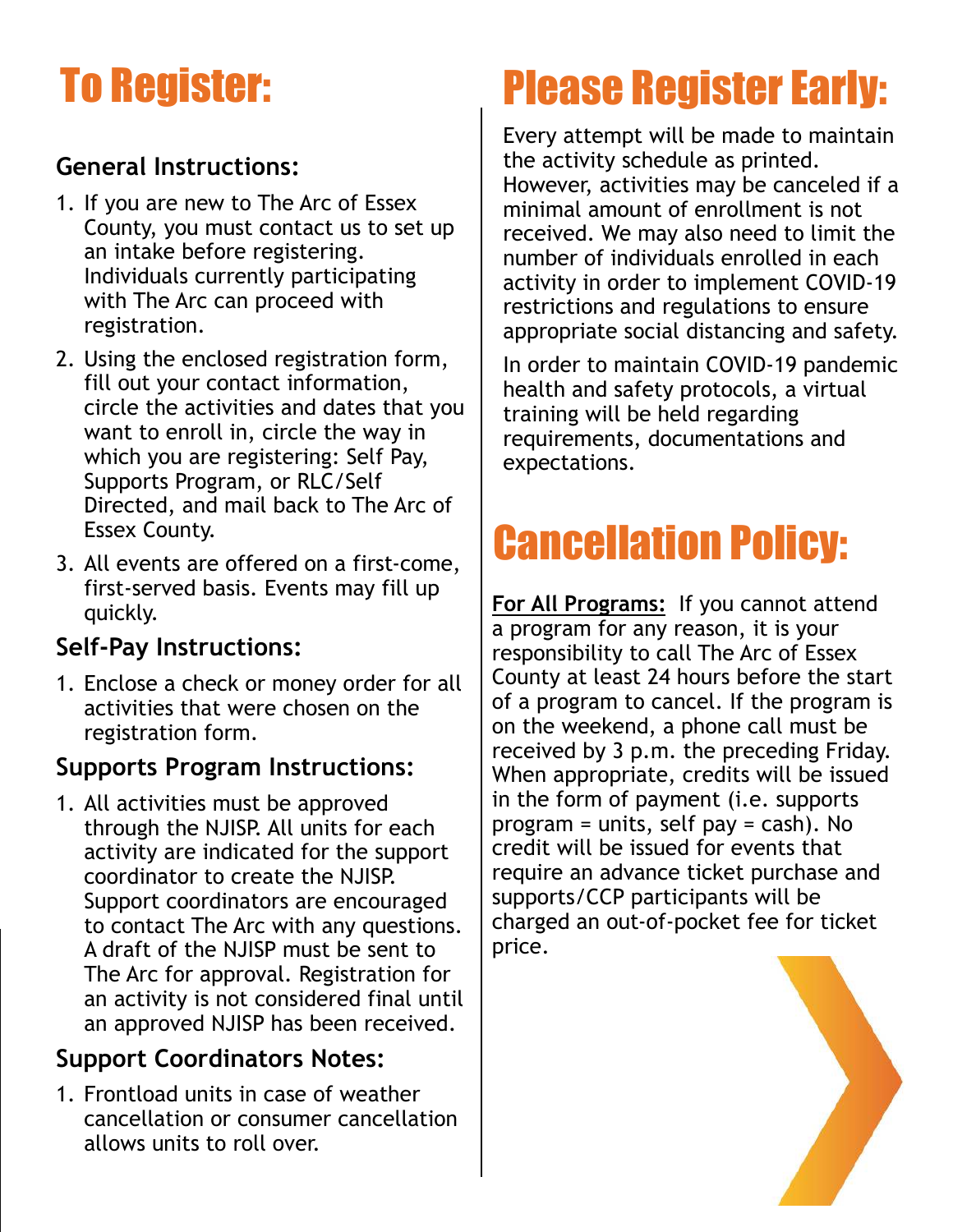### **COMMUNITY INCLUSION**



### **Bowling**

Join us on Saturdays to go bowling with peers. During this physical activity, participants will learn how to take turns and keep score as well as learn the importance of supporting and cheering on all players. Due to the time change, 2 slices of pizza and a soda will now be included in the price. Also please note, dates are subject to cancellation due bowling alley availability. We will notify you well in advance of any changes.

### **Dates: (Saturday)**

- January 8th, 22nd & 29th
- February 5th, 12th & 26th
- March 5th, 12th & 19th
- April 2nd, 9th, & 23rd

#### **Times:**

- Start: 12:00 p.m.
- End: 2:30 p.m.

#### **Location:**

Bowlero Belleville 679 Washington Avenue Belleville, NJ

#### **NO TRANSPORTATION PROVIDED**

#### **Cost/Plan Requirements:**

- Self-Pay: \$30/session
- Supports: 10 units of Community Inclusion for each session.

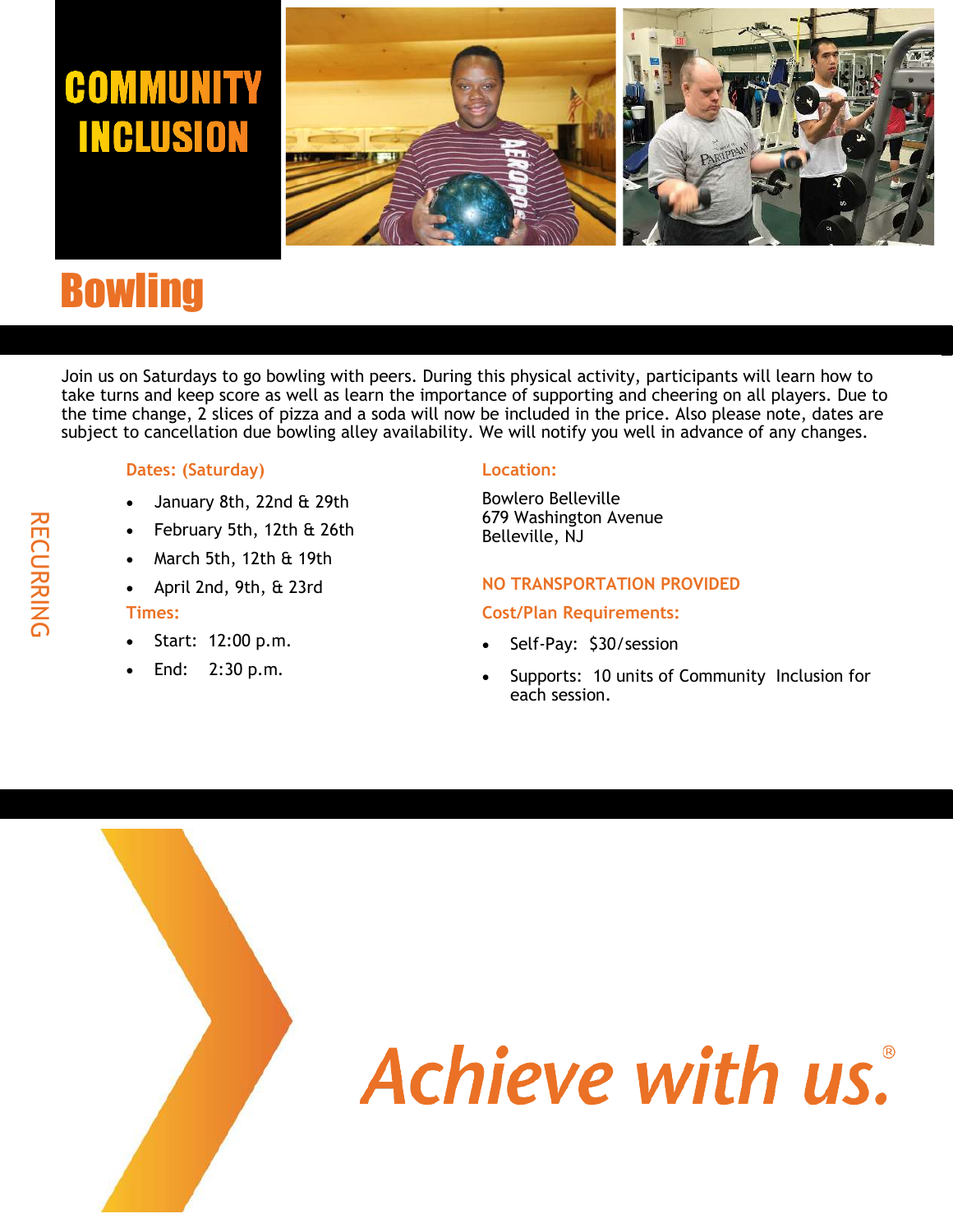

### COMMUNITY **INCLUSION**

### **Funplex**

Get out of the cold and come join us for a fun day of indoor amusement park entertainment. Funplex provides unlimited activities, games, and attractions. We will provide you with an arcade card worth 70 credits to play games and a meal deal of 2 slices of pizza and a drink.

### **Dates:**

Sunday, January 30th

### **Times:**

- Start: 12:00 p.m.
- End: 5:00 p.m.

### **Departure Location:**

West Orange Municipal Parking Lot 46 Mount Pleasant Ave., West Orange, NJ

Or

Bloomfield Library (back lot) 84 Broad St., Bloomfield, NJ

### **Cost/Plan Requirements:**

- Self-Pay \$65
- Supports: 20 units of Community Inclusion + 20 miles of transportation

### The City Under the Sea

Come visit NJ's newest aquarium Sea of Life at the American Dream Mall in East Rutherford. Voyage into underwater worlds through a tunnel. Come face to face with sharks, sting rays, and over 3,000 creatures. Touch real creatures, and explore over 10 breathtaking exhibits inspired by New York's most memorable landmarks and experiences. Enjoy lunch and if time allows, stroll through the shops at the mall.

### **Date:**

• Sunday, March 27th

### **Times:**

- Start: 12:00 p.m.
- End: 5:00 p.m.

### **Departure Location:**

West Orange Municipal Parking Lot 46 Mount Pleasant Ave., West Orange, NJ

Or

Bloomfield Library (back lot) 84 Broad St., Bloomfield, NJ

### **Cost/Plan Requirements:**

- Self-Pay: \$80
- Supports: 20 units of Community Inclusion + 18 miles of transportation

SPECIAL EVENT SPECIAL EVENT

SPECIAL EVENT SPECIAL EVENT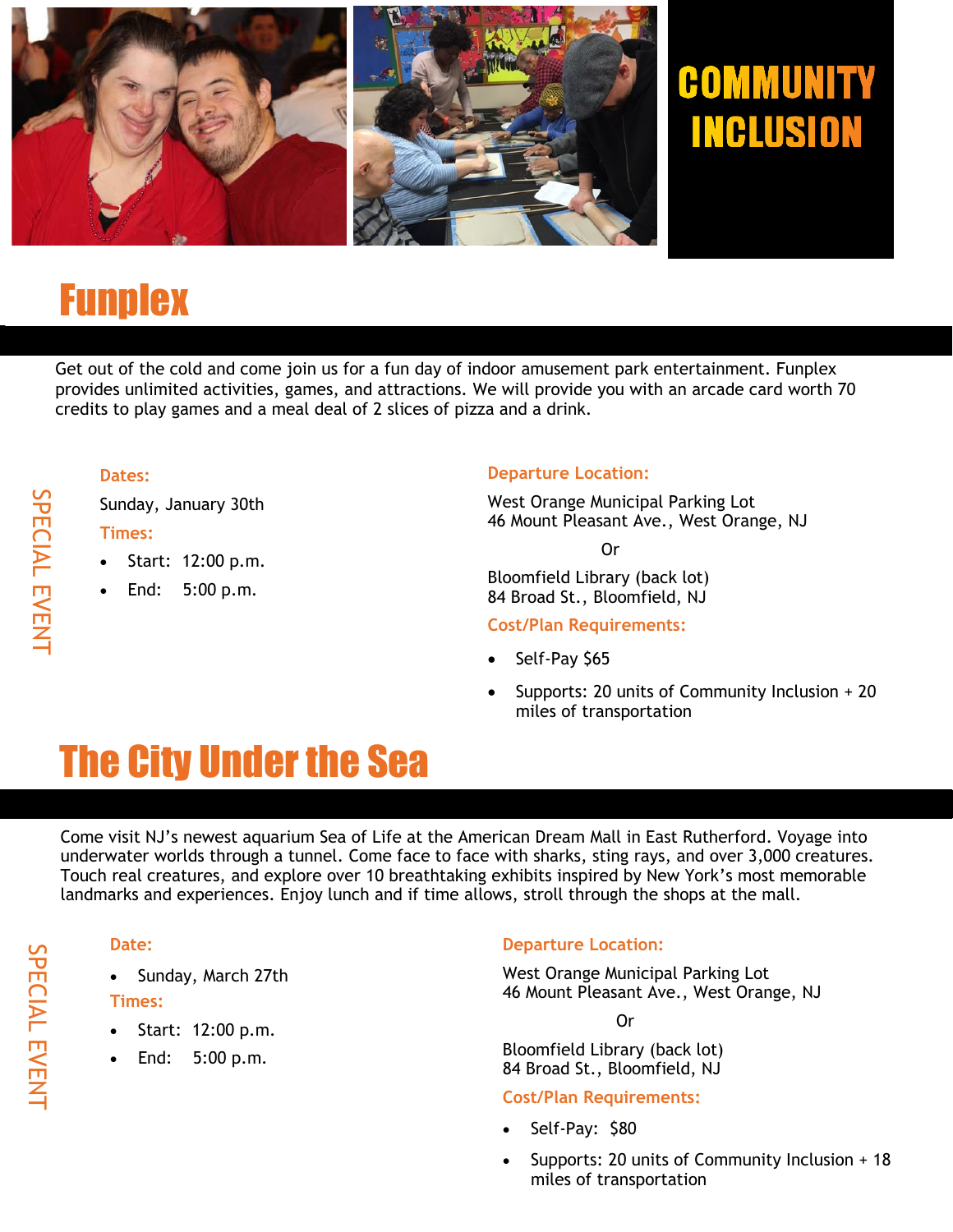

### Turtle Back Zoo

Come join us at Turtle Back Zoo and explore the new Sea Turtle Rehabilitation Center along with more than 10 other exhibits. Visit the Reptile House, the Touch Tank, the Penguin House, Big Cat Country, and the Sea Lions exhibits, to name a few. The Turtle Back Zoo was voted the #1 zoo in NJ with more than 200 species representing animals around the world. Visitors can also visit the carousel, take a train ride, and stop for food at the Savanna Café.

# SPECIAL EVENT SPECIAL EVENT

• Start: 12:00 p.m.

• Sunday, April 3rd

**Date:**

**Times:**

• End: 5:00 p.m.

#### **Departure Location:**

West Orange Municipal Parking Lot 46 Mount Pleasant Ave., West Orange, NJ

Or

Bloomfield Library (back lot) 84 Broad St., Bloomfield, NJ

### **Cost/Plan Requirements:**

- Self-Pay: \$60.00
- Supports: 20 units of Community Inclusion + 6 miles of transportation

### Silverball Museum

Come experience a great piece of Americana. The Silverball Museum Arcade is located in Asbury Park and is a tribute to pinball and video games of the past. There are more than 600 games in rotation and we are sure you will find your favorites while playing and enjoy some new machines as well. All games are set to free play with entry pass. Also, enjoy lunch on the boardwalk with your peers.

### **Date:**

• Sunday, April 24th

### **Times:**

- Start: 11:00 a.m.
- End: 6:00 p.m.

### **Departure Location:**

West Orange Municipal Parking Lot 46 Mount Pleasant Ave., West Orange, NJ

Or

Bloomfield Library (back lot) 84 Broad St., Bloomfield, NJ

### **Cost/Plan Requirements:**

- Self-Pay: \$90
- Supports: 28 units of Community Inclusion + 116 miles of transportation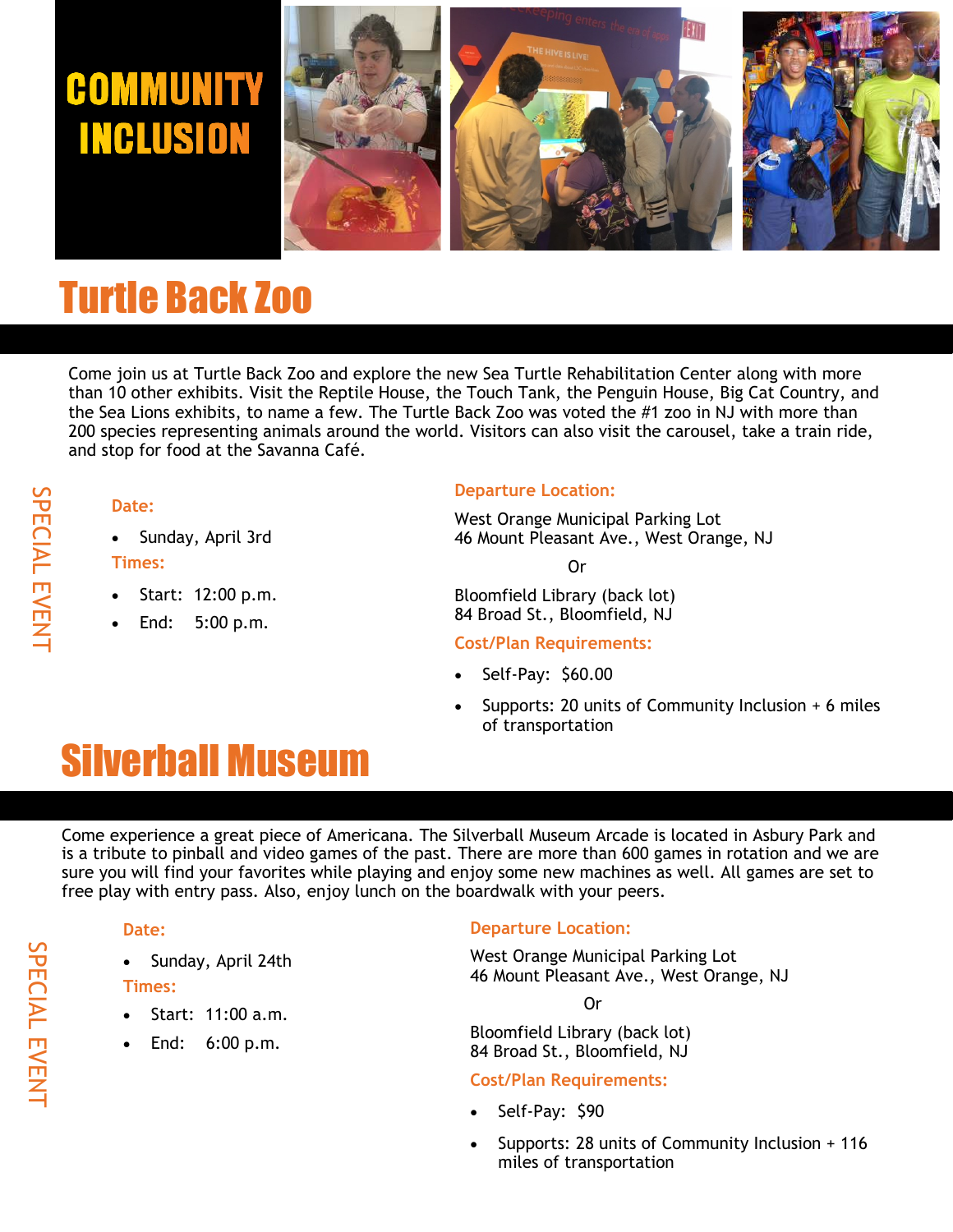

# **RESPITE**

### Soup Day

Nothing is better than soup and sandwich on a cold January day. Let's mingle and get to know each other over a steamy bowl of soup and hot biscuits. Make your own individual bowl of soup, biscuit, and dessert and we will provide the sandwiches. Learn how to build the perfect soup and make up your own soup recipe, answer silly "Get to Know You" questions and play board games with your peers. All in a day of fun.

#### **Date:**

• Sunday, January 9th

#### **Times:**

- Start: 12:00 p.m.
- End: 5:00 p.m.

### **Departure Location:**

West Orange Municipal Parking Lot 46 Mount Pleasant Ave., West Orange, NJ

Or

Bloomfield Library (back lot) 84 Broad St., Bloomfield, NJ

#### **Cost/Plan Requirements:**

- Self-Pay: \$60
- Supports: 20 units of Respite + 4 miles of transportation

### Super Bowl Sunday

Get your game on and come join us for a fun day of pre-Super Bowl Sunday activities. Make your own snacks including your own personalized pan of nachos. Play a game of Superbowl commercial bingo and a variety of other football theme games, and make your own Super Bowl predictions for the game.

### **Date:**

• Sunday, February 6th

**Times:**

- Start: 12:00 p.m.
- End: 5:00 p.m.

### **Departure Location:**

West Orange Municipal Parking Lot 46 Mount Pleasant Ave., West Orange, NJ

Or

Bloomfield Library (back lot) 84 Broad St., Bloomfield, NJ

### **Cost/Plan Requirements:**

- Self-Pay: \$60
- Supports: 20 units of Respite Inclusion + 4 miles of transportation

SPECIAL EVENT

SPECIAL EVENT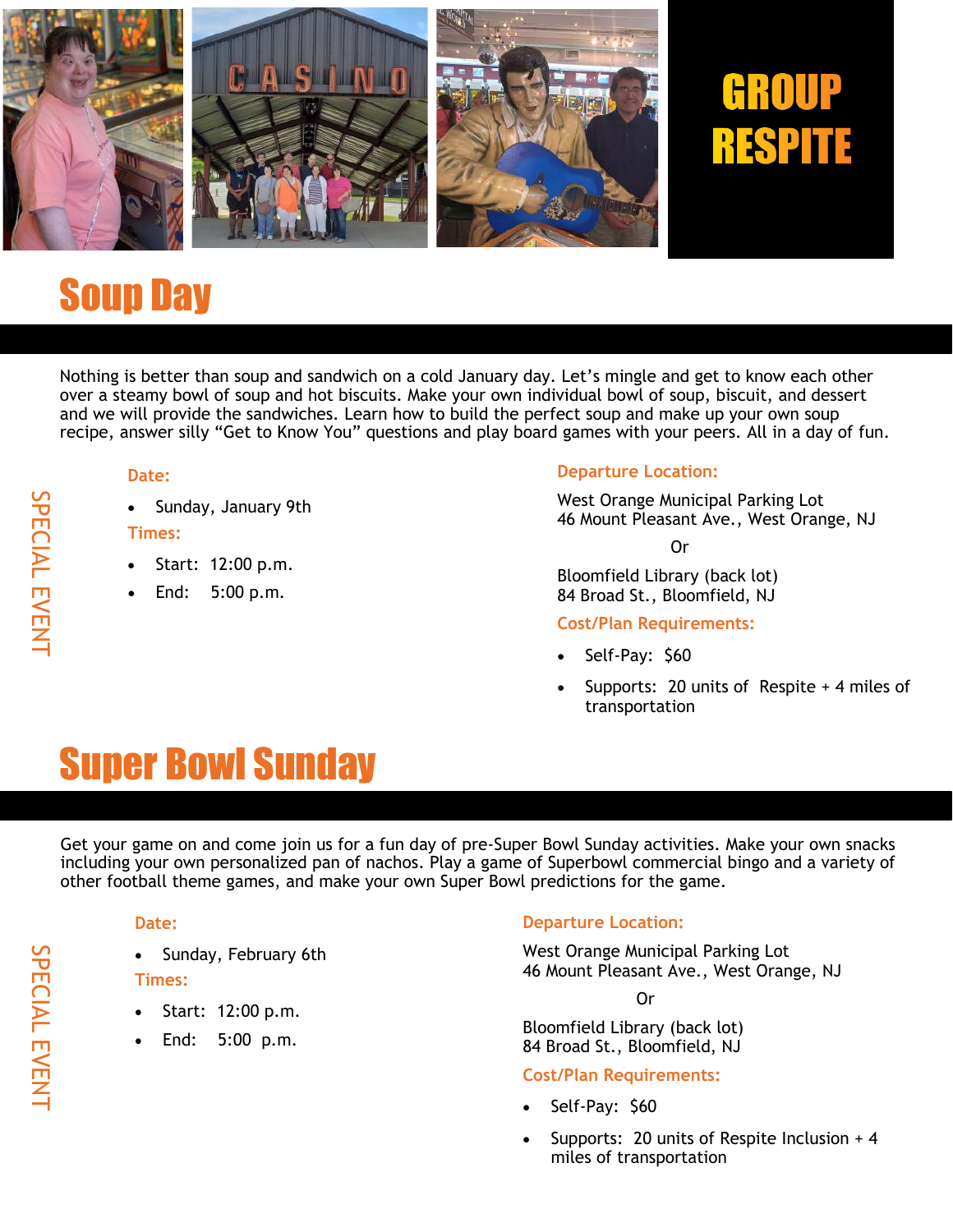

### Be Mine

Get your Valentine's celebration off to a great start. Set the mood and have some light-hearted yummy fun. Join your friends and make your own Valentine chocolate to take home, along with a Valentine craft. Play some fun Valentine games over lunch and finish the day with chocolate tasting.

### **Dates:**

• Sunday, February 13th

### **Times:**

- Start: 12:00 p.m.
- End: 5:00 p.m.

### **Departure Location:**

West Orange Municipal Parking Lot 46 Mount Pleasant Ave., West Orange, NJ

Or

Bloomfield Library (back lot) 84 Broad St., Bloomfield, NJ

### **Cost/Plan Requirements:**

- Self-Pay \$60
- Supports: 20 units of Respite + 4 miles of transportation

### Oscar Night

And the Oscar goes to………! Be our guest at a red-carpet event for a pre-Oscars event. Join your friends for a warm up to Oscar Night. Walk the red carpet, make your own star of fame, fill out your own ballot, and guess the winners for the evening's events. Be prepared to showcase your own talent. Whether you are a comedian, actor, singer, dancer, poet, or any other variety of talent, we want you to perform! Don't forget to have an acceptance speech for when you receive your Oscar.

### **Date:**

• Sunday, February 27th

**Times:**

- Start: 12:00 p.m.
- End: 5:00 p.m.

### **Departure Location:**

West Orange Municipal Parking Lot 46 Mount Pleasant Ave., West Orange, NJ

Or

Bloomfield Library (back lot) 84 Broad St., Bloomfield, NJ

### **Cost/Plan Requirements:**

- Self-Pay \$60
- Supports: 20 units of Respite + 4 miles of transportation

SPECIAL EVENT SPECIAL EVENT

# SPECIAL EVENT SPECIAL EVENT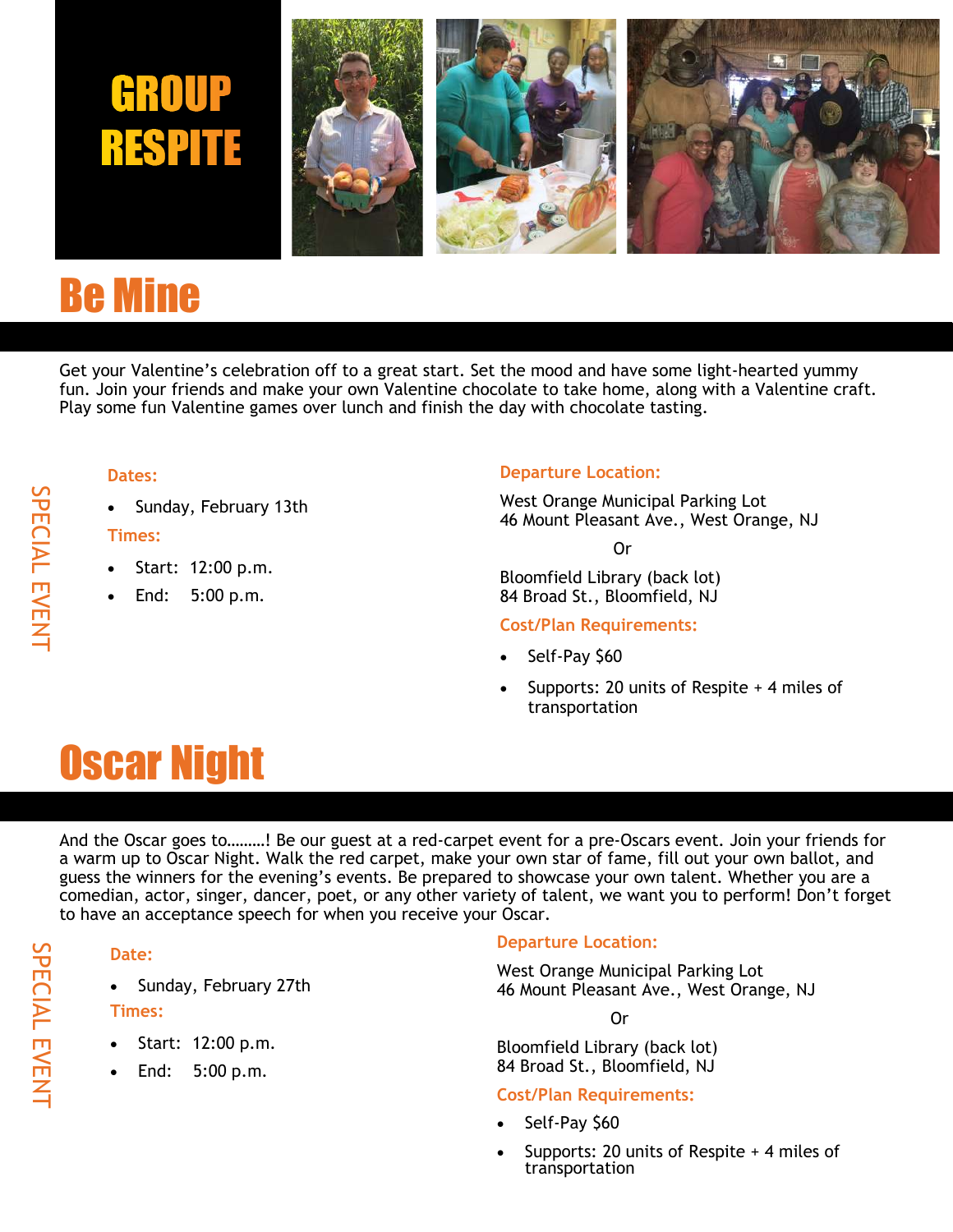

### Mardi Gras Celebration

Get into the Mardi Gras spirit and celebrate with your friends by eating delicious food. Start the day with some pancakes, picking your own toppings from our pancake bar. Make your own colorful Mardi Gras cupcakes to eat and take home. Decorate yourself with beads and make a colorful Mardi Gras mask.

#### **Date:**

Sunday, March 6th

#### **Times:**

- Start: 12:00 p.m.
- End: 5:00 p.m.

### **Departure Location:**

West Orange Municipal Parking Lot 46 Mount Pleasant Ave., West Orange, NJ

Or

Bloomfield Library (back lot) 84 Broad St., Bloomfield, NJ

#### **Cost/Plan Requirements:**

- Self-Pay: \$60
- Supports: 20 units of Respite + 4 miles of transportation

### St. Patrick's Day Celebration

We are lucky to have great friends so wear your lucky green, bring your lucky charms, and join us for some Irish shenanigans. Dance a jig, have some food and drink, do some crafts, and play some games as we celebrate St. Patrick's Day.

#### **Date:**

• Sunday, March 13th

**Times:**

- Start: 12:00 p.m.
- End: 5:00 p.m.

### **Departure Location:**

West Orange Municipal Parking Lot 46 Mount Pleasant Ave., West Orange, NJ

Or

Bloomfield Library (back lot) 84 Broad St., Bloomfield, NJ

### **Cost/Plan Requirements:**

- Self-Pay: \$60
- Supports: 20 units of Respite + 4 miles of transportation

SPECIAL EVENT

SPECIAL EVENT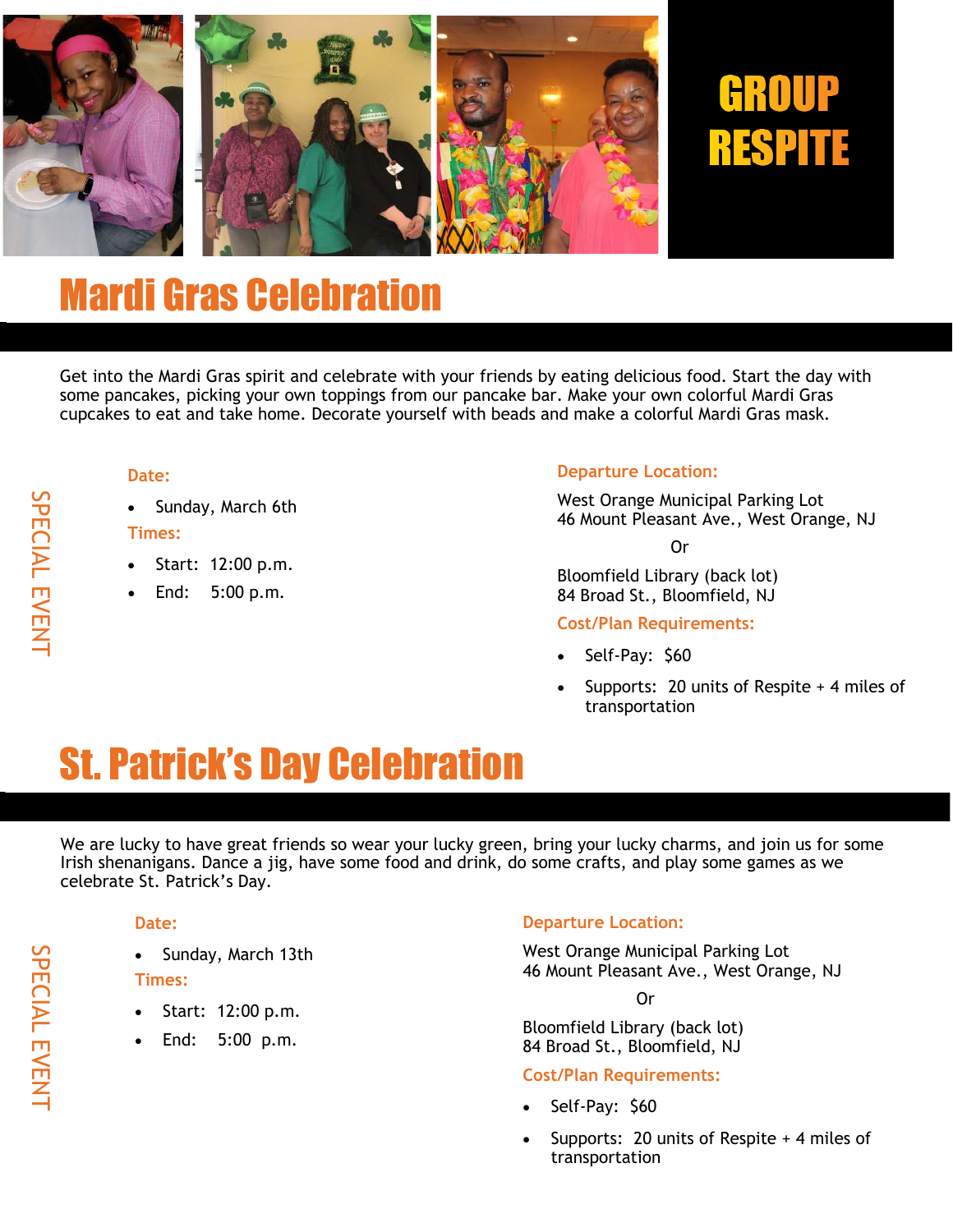# **RESPITE**



### Spring Sip & Paint

Enjoy an afternoon of friends, fun, food, beverages and painting. Create colorful memories and paint inside the lines while thinking outside the box. Sip and socialize with us while you create a seasonal masterpiece.

#### **Dates:**

• Sunday, March 20th

### **Times:**

- Start: 12:00 p.m.
- End: 5:00 p.m.

### **Departure Location:**

West Orange Municipal Parking Lot 46 Mount Pleasant Ave., West Orange, NJ

Or

Bloomfield Library (back lot) 84 Broad St., Bloomfield, NJ

### **Cost/Plan Requirements:**

- Self-Pay \$60
- Supports: 20 units of Respite + 4 miles of transportation

### Easter Brunch

Join us for a taste of spring and add a little color and sparkle to your Easter fun by coloring eggs and creating an Easter craft. Enjoy a big brunch spread along with your decorated eggs and goody-filled baskets. This event will take place at The Arc's Creative Visions Day Program location.

### **Date:**

• Sunday, April 10th **Times:**

- Start: 12:00 p.m.
- End: 5:00 p.m.

### **Departure Location:**

West Orange Municipal Parking Lot 46 Mount Pleasant Ave., West Orange, NJ

Or

Bloomfield Library (back lot) 84 Broad St., Bloomfield, NJ

### **Cost/Plan Requirements:**

- Self-Pay \$60
- Supports: 20 units of Respite + 4 miles of transportation

SPECIAL EVENT SPECIAL EVENT

# SPECIAL EVENT SPECIAL EVENT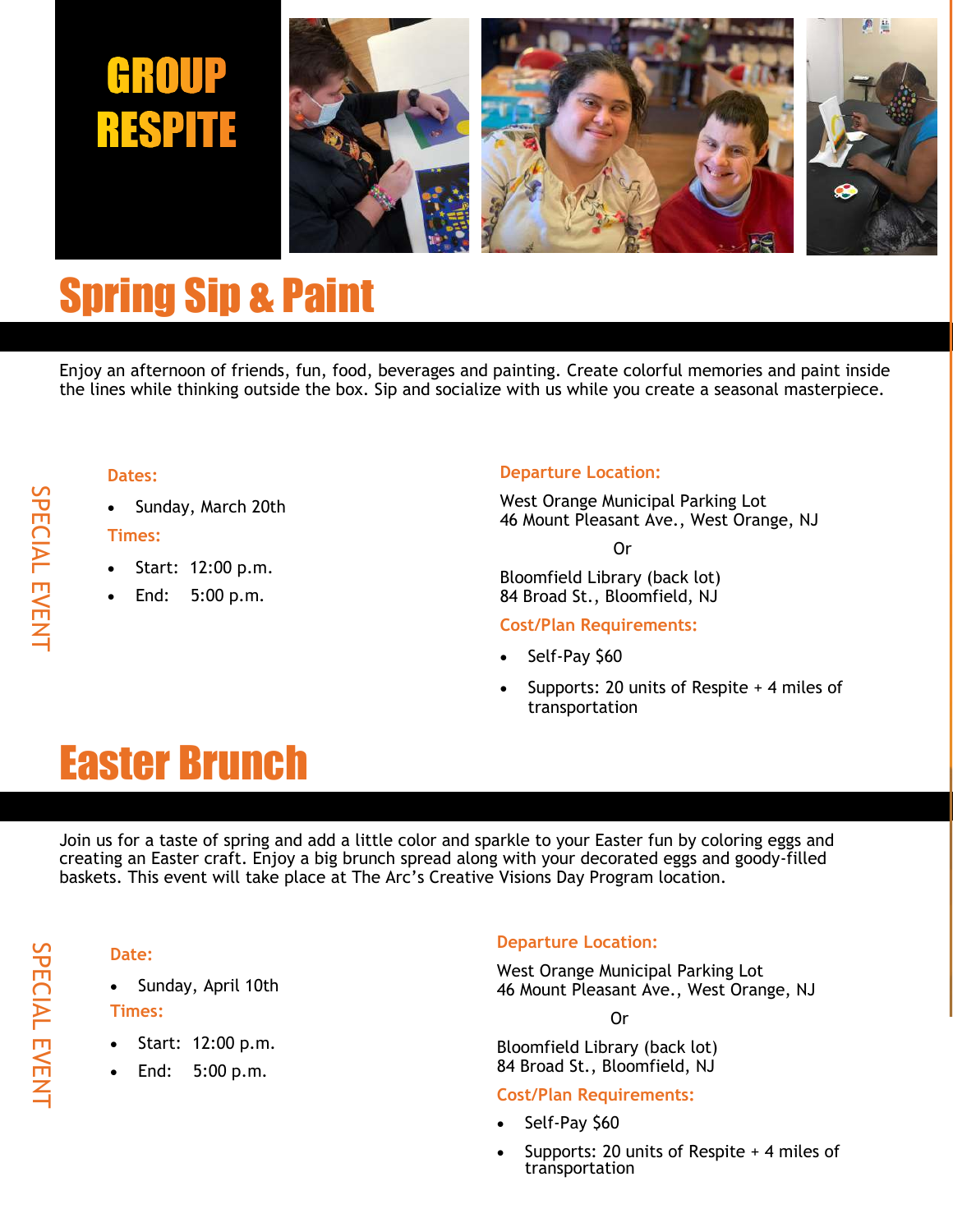The Arc of Essex County provides comprehensive services and supports to individuals with intellectual and developmental disabilities and their families, ensuring a lifetime of achievement with dignity and full partnership in the community.



### **Follow us!**

**Facebook.com/TheArcofEssexCounty Instagram.com/ArcEssex Twitter.com/ArcofEssexNJ LinkedIn.com/Company/arc-of-essex-county Pinterest.com/ArcEssex**